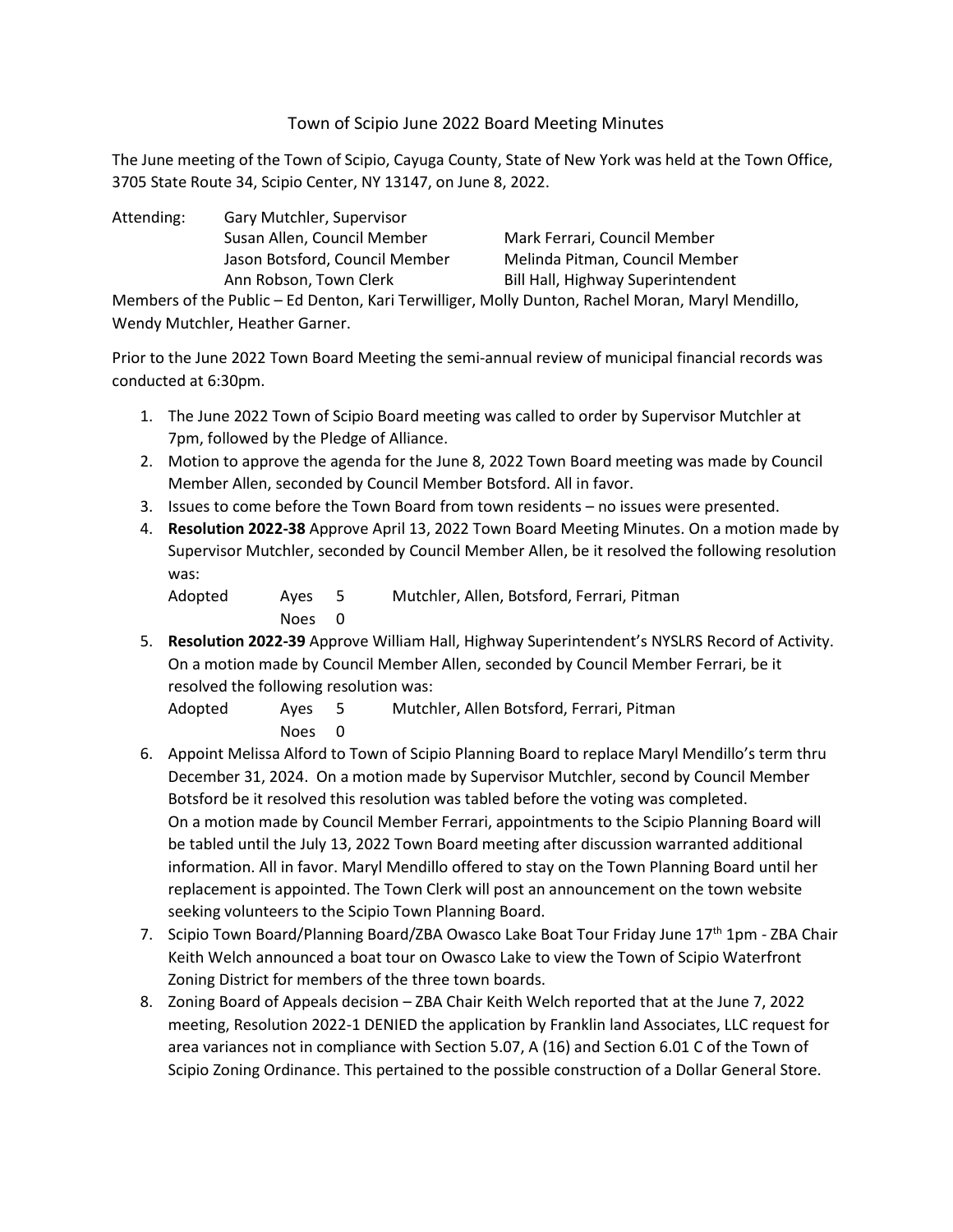- 9. Liberty Renewables Molly Dunton, Project Developer with Liberty Renewables offered to present and discuss the NYS Code of Conduct for Wind Energy Projects to the Town Board of Scipio. The Code promotes the sustainable growth of the wind industry by increasing transparency and deterring improper relationships between local government officials and wind development companies. This presentation will be scheduled at the August 10, 2022 Town Board meeting.
- 10. Zoning Ordinance Amendments Kari Terwilliger, Cayuga County Senior Planner reviewed the plan to amend certain sections of the town's Zoning Ordinance by adding definitions and provisions for commercial cultivation and processing of cannabis and cannabis products and to amend the existing front setback for single-family and two-family dwellings in the Waterfront Zoning District to 50'. Council Member Ferrari also questioned the minimum lot width difference with single family versus two family dwellings for the Hamlet District in Table 6.01 (C). County Planner Terwilliger will work on the language and present the amendments before the Public Hearing scheduled at the July 13, 2022 Town Board meeting.
- 11. **Resolution 2022-40** Approve the Declaration of Intent that the Town Board of Scipio be Lead Agency for Environmental Review of Local Law #2 of 2022 Adoption of Amendments to the Zoning Ordinance for the Town of Scipio, Initiation of the SEQRA process. On a motion made by Council Member Allen, seconded by Council Member Pitman, be it resolved this resolution was: Adopted Ayes 5 Mutchler, Allen, Botsford, Ferrari, Pitman
	- Noes 0
- 12. Official Reports
	- a. Assessor Heather Garner reported the Tentative Assessment Roll was made available to the public. She scheduled opportunities to meet with her on May 10, 2022, May 28, 2022, and June 2, 2022. No town residents scheduled in-person appointments with her. On June 2, 2022 the town's Board of Assessment Review heard complaints in relation to their assessment from one resident. The town's Final Assessment Roll is due July 1,2022. **Resolution 2022-41** Approve 2024 Scipio Town Wide Revaluation. On a motion made by Council Member Ferrari, second by Council Member Botsford, be it resolved the Town of Scipio will plan to conduct town-wide property assessment revaluation in 2024 was: Adopted Ayes 5 Mutchler, Allen, Botsford, Ferrari, Pitman Noes 0
	- b. CEO Patrick Doyle submitted his report which was included in the meeting packet. Council Member Pitman made a motion to include the CEO written monthly report as an addendum to the Town Board of Scipio's Meeting Minutes, second by Council Member Allen. All in favor.
	- c. Town Clerk It was reported the monthly disbursements in April 2022 were \$2245.00 and in May 2022, \$2037.00. Legal correspondence was received pertaining to a FOIL request regarding Vansridge Dairy and legal interpretation pertaining to the Healy Rd. abandonment adjacent to 4313 St. Rte. 38.
	- d. Highway Superintendent Bill Hall reported his crew has been mowing town roads, one truck was sand blasted, and painted with primer. He did minor repair to the truck purchased in 2020 as a cost savings to the town and they are preparing to start oil and chipping the town roads. He attended a three-day training conducted by the Cornell Local Roads Program. The Cayuga County Highway Department Snow Contract is being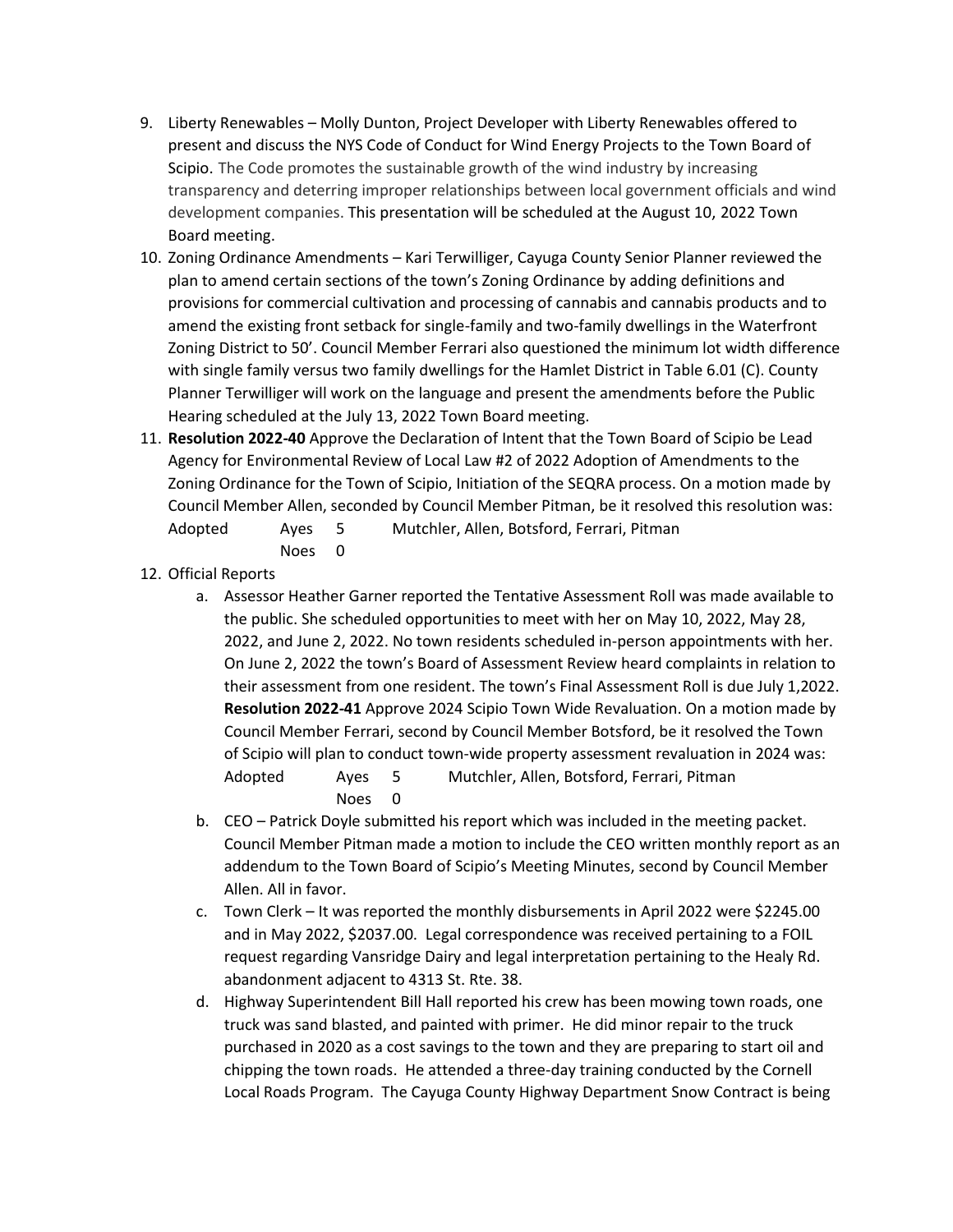discussed with a new formula which will impact the rate of town reimbursement. The 2022 CHIPS monies have not been received.

- 13. Board Member Reports
	- a. Susan Allen reported on the successful Clean-Up Day held May 7, 2022. Gary Haff and Bill Hall from the town Highway Department and Sharon Petit from the Scipio Fire Department assisted all day. 111 residents signed in, seven mattresses were collected, and metal was separated. Recently, Casella has not followed the contracted pick-up schedule, nor have they called to inform the town.
	- b. Jason Botsford no report
	- c. Mark Ferrari reviewed the schedule of the BID and Award process relating to the building renovation project. The designated Construction Manager will be Mark Ferrari, with assistance from Gary Mutchler, Bill Hall, and Jason Botsford. It is proposed to acquire a storage container with controlled humidity be placed in a highway bay to retain stored municipal records. Supervisor Mutchler asked for a timeline designating when the town office will be vacated, when and where the temporary office pods will be placed, what electrical, and computer networking needs have been identified. Council Member Ferrari will call around for pricing of the office pods and the computer networking and electric hookup.
	- d. Mel Pitman reported progress on the Town's Ethics Policy, she will send this to the town attorney for review before presenting to the Town Board. She suggested the town wait and coordinate with the county to develop a shared services plan to digitize its retained records.
- 14. Supervisor's Report
	- a. Financial Report no questions.
	- b. Town Policy on Use of Municipal Debit/Credit Card -The draft policy was discussed with changes suggested. The revised draft policy will be placed on the meeting agenda for July's meeting.
- 15. Other business: Supervisor Mutchler announced the town bookkeeper, Cindy Pattington has submitted her resignation effective June 30, 2022. A job announcement has been made with the county Civil Service Department and will be advertised in the Auburn Citizen on June 12, 2022. Applications will be accepted through June 29, 2022. Former town bookkeeper, Denice Hall will fill in until the next bookkeeper is hired. Council Member Allen asked who is the appointed representative from Scipio on the Owasco Lake Watershed Management Council and the Cayuga Lake Watershed Intermunicipal Organization. It was reported that Council Member Mel Pitman as appointed the representative for both at the January 2022 Organizational meeting.
- 16. Review and payment of vouchers
	- a. **Resolution 2022-42** Abstract 5 General Fund, vouchers 74-87; total \$10,869.70. On a motion made by Council Member Allen, seconded by Council Member Botsford, be it resolved the following resolution was:

Adopted Ayes 5 Mutchler, Allen, Botsford, Ferrari, Pitman Noes 0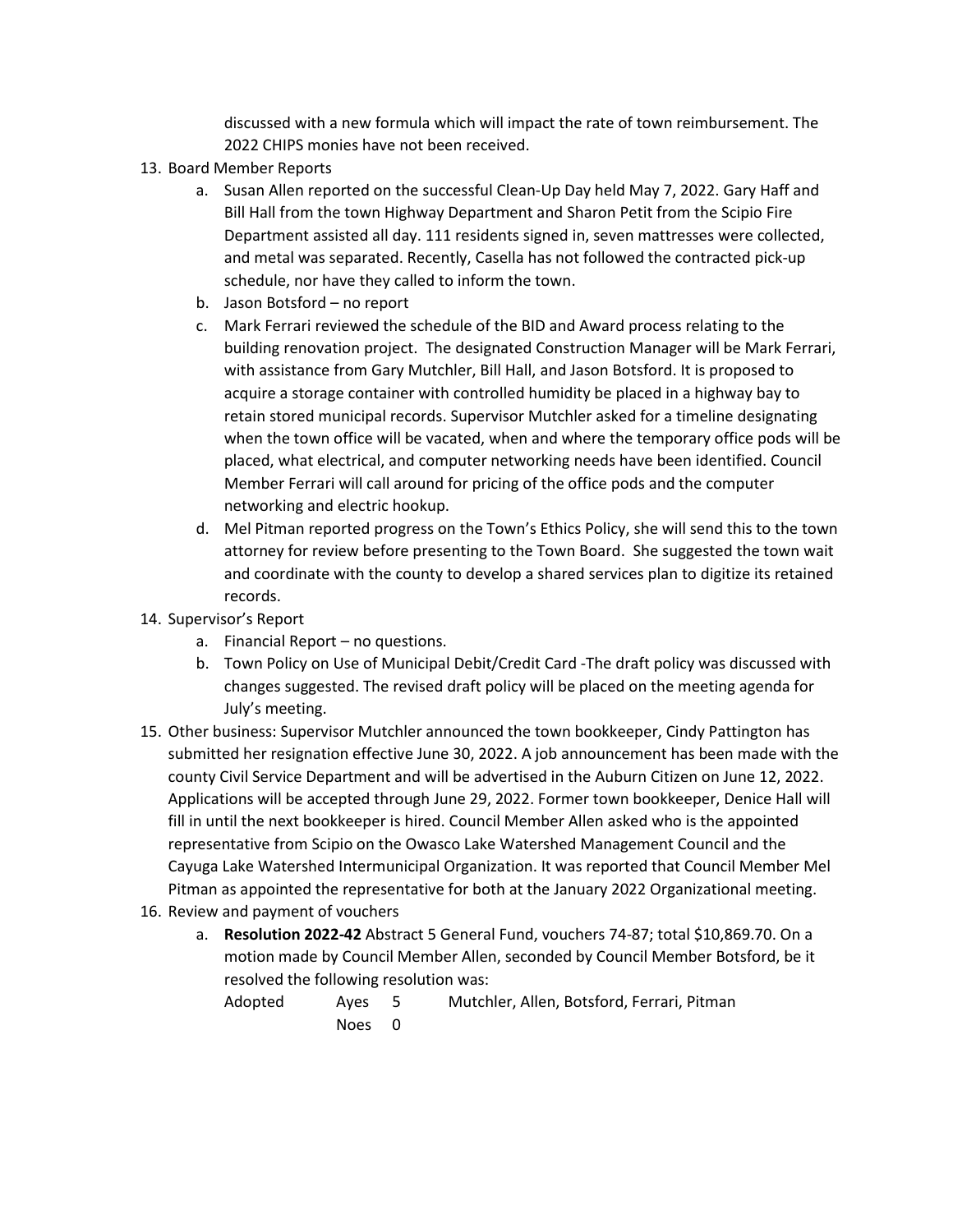b. **Resolution 2022-43** Abstract 5 Highway fund, vouchers 24-30; total \$26,342.16. On a motion by Supervisor Mutchler, seconded by Council Member Ferrari, be it resolved this resolution was:

Adopted Ayes 5 Mutchler, Allen, Botsford, Ferrari, Pitman Noes 0

c. **Resolution 2022-44** Abstract 6 General Fund, vouchers 88-113, total \$24,273.04. On a motion by Council Member Pitman, seconded by Council Member Allen, be it resolved this resolution was:

```
Adopted Ayes 5 Mutchler, Allen, Botsford, Ferrari, Pitman
Noes 0
```
d. **Resolution 2022-45** Abstract 6 Highway Fund, vouchers 31-43; total \$17,187,04. On a motion by Council Member Pitman, seconded by Council Member Ferrari, be it resolved this resolution was:

| Adopted | Aves 5 | Mutchler, Allen, Botsford, Ferrari, Pitman |
|---------|--------|--------------------------------------------|
|         | Noes 0 |                                            |

17. Adjournment – On a motion made by Council Member Pitman the June 2022 Town Board meeting adjourned at 9:17pm.

Respectfully submitted,

Ann Robson Scipio Town Clerk